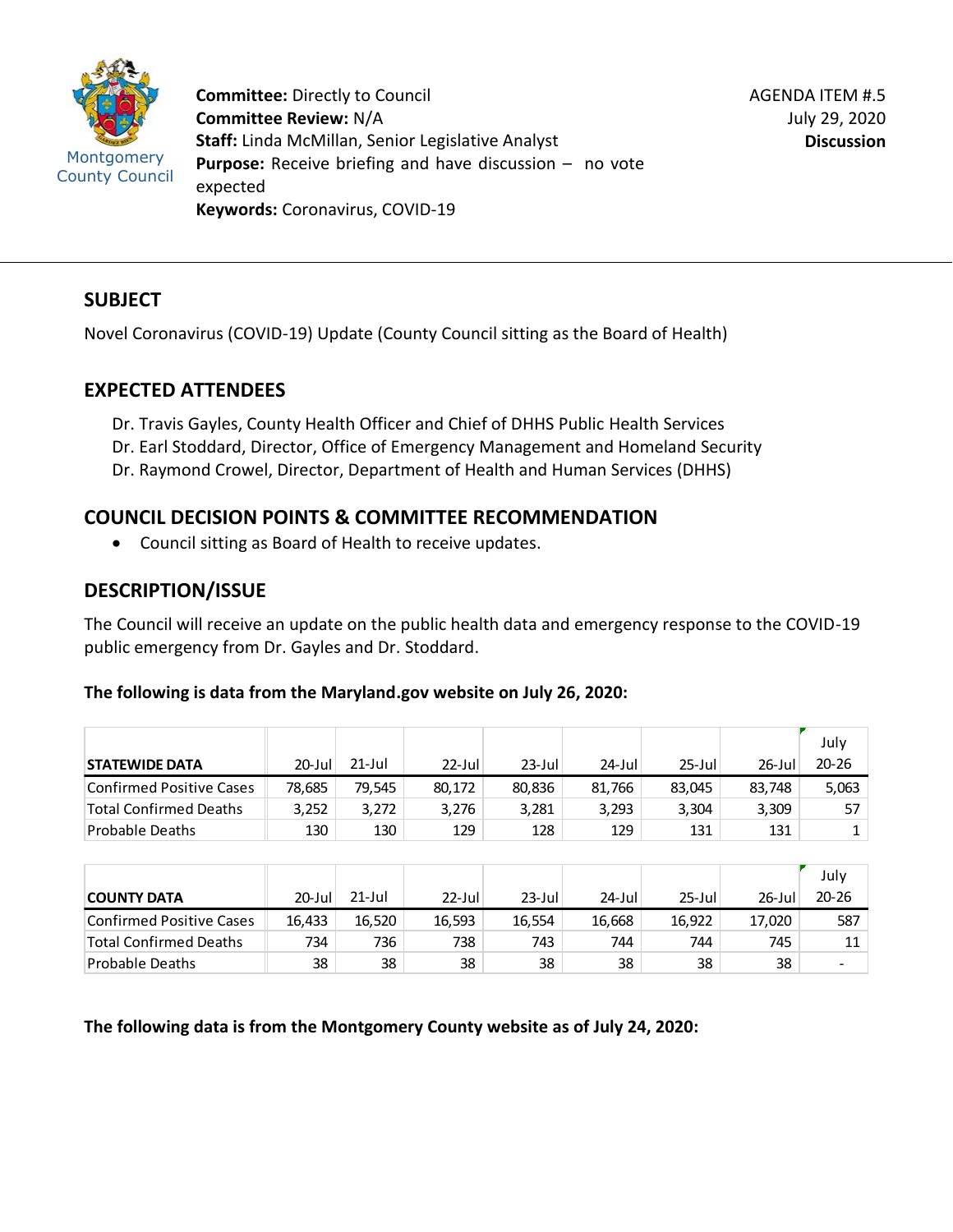| 24-Jul-20  |       |         |        |         |        |         |
|------------|-------|---------|--------|---------|--------|---------|
| CASES MoCo | Male  | Male    | Female | Female  | Total  | Total   |
| Age Group  | Count | Rate    | Count  | Rate    | Count  | Rate    |
| $0 - 17$   | 625   | 502.3   | 579    | 485.8   | 1,204  | 494.2   |
| 18-49      | 4,427 | 2,080.4 | 4,515  | 2,039.7 | 8,942  | 2,059.6 |
| 50-64      | 1,868 | 1,873.5 | 1,737  | 1,567.0 | 3,605  | 1,712.1 |
| $65+$      | 1,335 | 2,039.5 | 1,733  | 2,006.9 | 3,068  | 2,021.0 |
| TOTAL      | 8,255 | 1,643.1 | 8,564  | 1,592.6 | 16,819 | 1,617.0 |

| <b>DEATHS MoCo</b> | Male  | Male  | Female | Female | Total | Total |
|--------------------|-------|-------|--------|--------|-------|-------|
| Age Group          | Count | Rate  | Count  | Rate   | Count | Rate  |
| $0 - 17$           | 0     | 0.0   | 0      | 0.0    | 0     | 0.0   |
| 18-49              | 28    | 13.2  | 10     | 4.5    | 38    | 8.8   |
| 50-64              | 75    | 75.2  | 22     | 19.8   | 97    | 46.1  |
| $65+$              | 292   | 446.1 | 317    | 367.1  | 609   | 401.2 |
| TOTAL              | 395   | 78.6  | 349    | 64.9   | 744   | 71.5  |

| MoCo Deaths  | Count | Rate |
|--------------|-------|------|
| White (NH)   | 343   | 76.0 |
| Black (NH)   | 168   | 87.3 |
| Asian (NH)   | 70    | 43.4 |
| Hispanic     | 140   | 67.6 |
| Other        | 23    | ΝA   |
| <b>TOTAL</b> | 744   | 71.5 |

#### **Montgomery County Metrics**

Montgomery County has adopted the following metrics that will be used to determine when it is safe to move to different phases of reopening businesses and other activities. Each metric is measured with a 3-day rolling average. The goal is to meet each metric for 14 of the last 14 days. As of July 26, 2020, the County was not meeting the sustained metrics for new cases, new deaths, hospitalizations, emergency room visits where people present with COVID related symptoms, and acute care bed capacity. Testing capacity is currently 7.3% of residents monthly. This exceeds the original goal of 5%.

| <b>COUNTY DASHBOARD METRICS</b>                | $20 -$ Jul | $21$ -Jul | $22$ -Jul | $23$ -Jul | $24$ -Jul | $25$ -Jul | $26$ -Jul |
|------------------------------------------------|------------|-----------|-----------|-----------|-----------|-----------|-----------|
| NEW CASES 3-day Rolling Average                | 93         | 90        | 74        | 74        | 83        | 110       | 122       |
| In 4 of the last 14 days a day-to-day decline  |            |           |           |           |           |           |           |
|                                                |            |           |           |           |           |           |           |
| NEW DEATHS 3-day Rolling Average               | 4          |           |           |           |           |           |           |
| In 6 of the last 14 days a day-to-day decline  |            |           |           |           |           |           |           |
|                                                |            |           |           |           |           |           |           |
| <b>HOSPITALIZATIONS</b> 3-day Rolling Average  | 83         | 82        | 85        | 91        | 93        | 95        | <b>NA</b> |
| In 12 of the last 14 days a day-to-day decline |            |           |           |           |           |           |           |